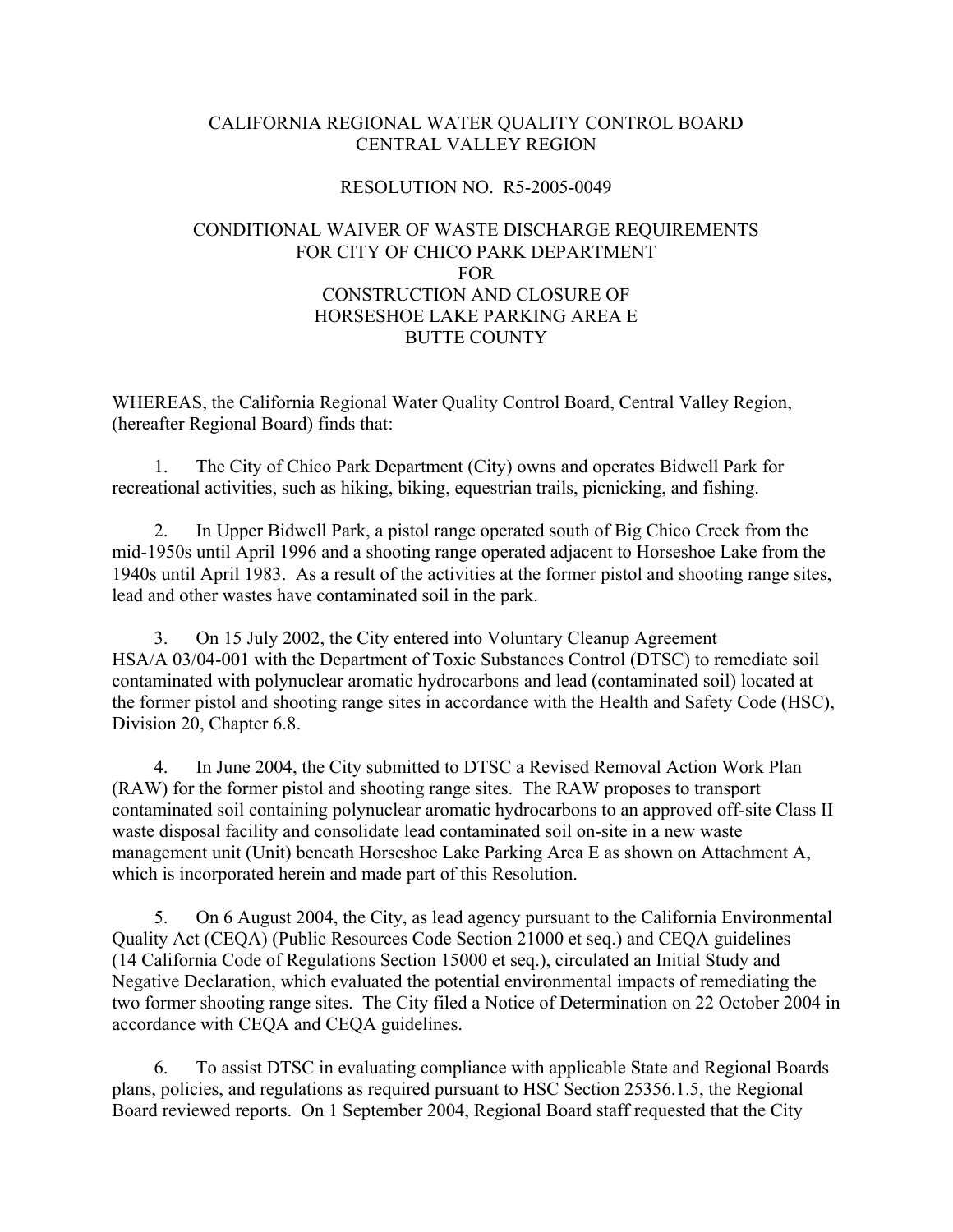RESOLUTION NO. R5-2005-0049 WAIVING WASTE DISCHARGE REQUIREMENTS FOR CITY OF CHICO PARK DEPARMENT FOR CONSTRUCTION AND CLOSURE OF HORSESHOE LAKE PARKING AREA E BUTTE COUNTY

conduct additional soluble lead testing of available soil samples, using deionized water as the extractant (DI-WET), to provide a statistical representation of the contaminated soil proposed for consolidation in the Unit. The RAW specifies that contaminated soil exceeding a total lead concentration of 1,220 mg/Kg and one percent lead shot by volume will be placed in the Unit. The contaminated soil after relocation and consolidation is estimated to result in an average total lead concentration of 4,000 mg/Kg and a DI-WET solubility of 3.17 mg/L. The contaminated soil is considered a waste in accordance with California Water Code (CWC) section 13050. In addition, based upon the DI-WET solubility of the contaminated soil, waste discharges to groundwater or surface water may occur.

7. CWC Section 13260(a) requires that any person discharging wastes or proposing to discharge wastes within the region that could affect the quality of waters of the State, other than into a community sewer system, shall file with the appropriate Regional Board a Report of Waste Discharge containing such information and data as may be required by the Regional Board.

8. On 20 October 2004, the City submitted a Report of Waste Discharge to consolidate lead contaminated waste in the proposed new Unit.

9. The Water Quality Control Plan for the Sacramento River and the San Joaquin River Basin, Fourth Edition (hereafter Basin Plan), designates beneficial uses, establishes water quality objectives, and contains implementation plans and policies for all waters of the Basin.

10. Water quality objectives listed in the Basin Plan include numeric water quality objectives for lead, e.g., state drinking water maximum contaminant levels (MCLs) that are incorporated by reference, and narrative water quality objectives, including the narrative toxicity objective and the narrative tastes and odors objective for surface and groundwater. Chapter IV of the Basin Plan contains the *Policy for Application of Water Quality Objectives*, which provides that "[w]here compliance with narrative objectives is required (i.e., where the objectives are applicable to protect specified beneficial uses), the Regional Water Board will, on a case-by-case basis, adopt numerical limitations in orders which will implement the narrative objectives." The numerical limits for lead in the following table implements the Basin Plan water quality objectives.

| <b>CONSTITUENT</b> | <b>WATER OUALITY</b>         | <b>LIMIT</b>                    | <b>REFERENCE FOR LIMIT</b>       |
|--------------------|------------------------------|---------------------------------|----------------------------------|
|                    | <b>OBJECTIVE</b>             | $(\mu g/L)$                     |                                  |
| <b>Total Lead</b>  | <b>Chemical Constituents</b> |                                 | California Primary MCL           |
| <b>Total Lead</b>  | Toxicity                     |                                 | California Public Health Goal    |
| Dissolved Lead     | Aquatic Life                 | Hardness Dependent <sup>1</sup> | Maximum Conc. (1-hr average.)    |
| Dissolved Lead     | Aquatic Life                 | Hardness Dependent <sup>1</sup> | Continuous Conc. (4-day average) |

 $<sup>1</sup>$  See Attachment B, which is incorporated herein and made part of this Resolution.</sup>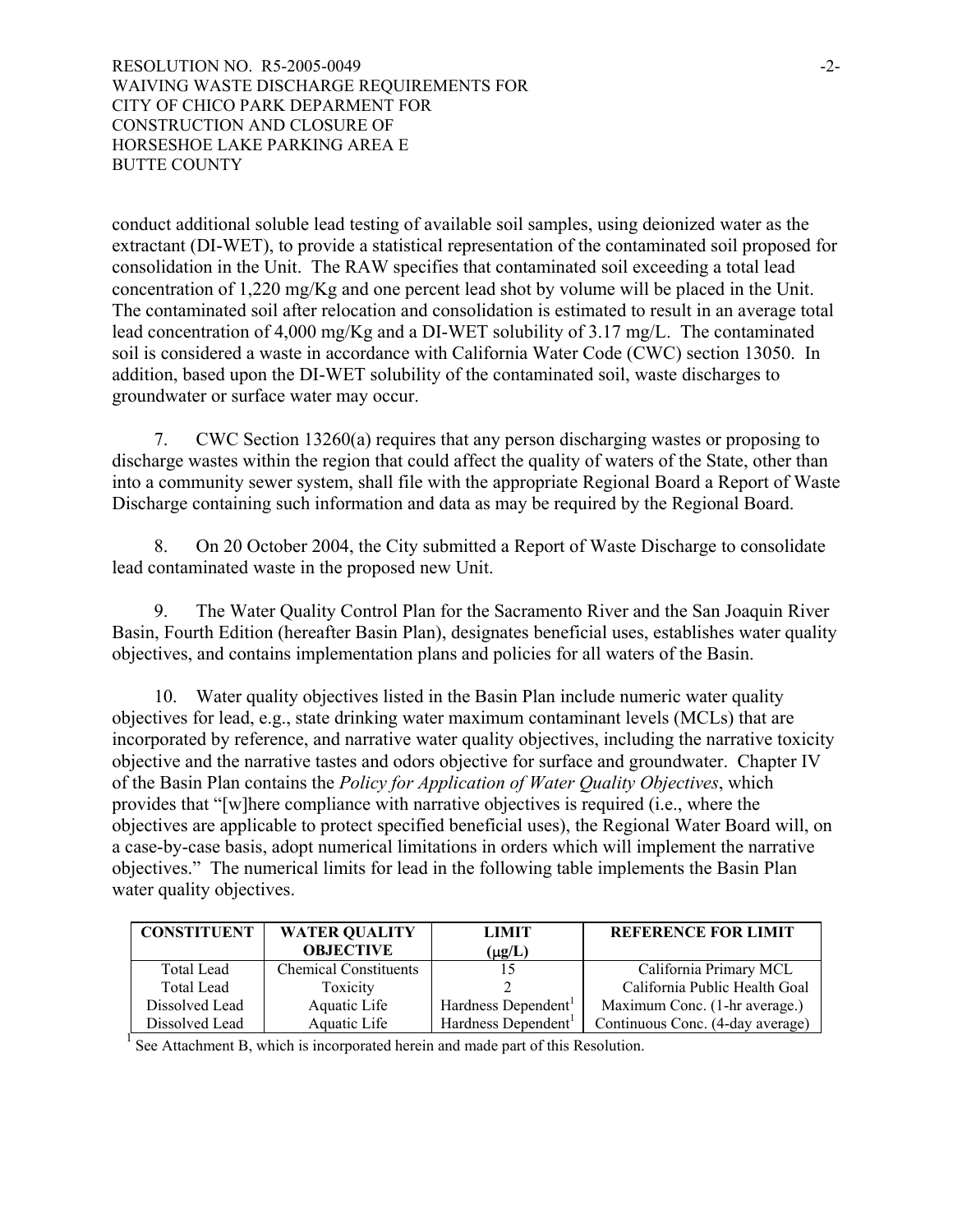Waste discharges resulting in exceedance of any applicable water quality objective in the Basin Plan constitutes pollution as defined in CWC Section 13050 and impairs the beneficial uses of water. The presence of waste in groundwater may cause nuisance as defined in CWC section 13050.

11. Surface drainage is toward Horseshoe Lake, which is tributary to Big Chico Creek, in the Butte Basin Hydrologic Area (520.40) of the Sacramento Hydrologic Basin. The estimated high water mark of Horseshoe Lake, a shallow man-made reservoir, is approximately 100 feet from the edge of the proposed Unit.

12. Consistent with the Basin Plan and applicable state and federal law, the beneficial uses of both Big Chico Creek and Horseshoe Lake are identified based on the designated uses for Big Chico Creek, to which Horseshoe Lake is tributary, and include agricultural supply, water contact and non-contact recreation, warm and cold freshwater habitat, migration of aquatic organisms, spawning, reproduction and/or early development of aquatic organisms, and wildlife habitat. Groundwater recharge and freshwater replenishment are not identified in the Basin Plan as beneficial uses of Big Chico Creek or Horseshoe Lake, but are existing beneficial uses of these water bodies because the level of water in Big Chico Creek and Horseshoe Lake is at a lower elevation that the groundwater table elevation adjacent to the creek and the lake during at least a portion of the year and because Big Chico Creek flows into the Sacramento River, thereby providing a source of freshwater replenishment for that water body. Because Big Chico Creek and Horseshoe Lake are sources of groundwater replenishment and beneficial uses of groundwater include municipal and domestic supply, the quality of water in Big Chico Creek and Horseshoe Lake could also affect the municipal and domestic supply beneficial use. Water samples collected from Horseshoe Lake in 2001 found lead concentrations ranging from  $\leq$  2.5  $\mu$ g/L to 8.4  $\mu$ g/L. The water within Horseshoe Lake, however, is typically turbid and contains suspended solids. Sufficient documentation is not available to determine if these sample results are representative of the actual concentrations of dissolved lead in the lake. Supporting analyses such as pH, alkalinity, and hardness were also not measured in 2001. Water samples collected in 2004 from the eastern arm of Horseshoe Lake were filtered to remove suspended solids and were analyzed for pH, alkalinity, hardness, and lead. In the 2004 samples, the hardness was 61 mg/L and dissolved lead was not detected above the detection limit of 0.5 µg/L. Sediment sampling of the lake in 2001 detected total lead concentrations ranging from 13 mg/Kg to 86 mg/Kg. The reported sediment concentrations are within the natural background range for lead in the vicinity of the shooting range.

13. The designated beneficial uses of groundwater, as specified in the Basin Plan, are domestic and municipal supply, agricultural supply, industrial service supply, and industrial process supply. The depth to groundwater, as determined in a domestic water supply well installed approximately 500 feet from the proposed Unit, is approximately 197 feet below ground surface. A water samples collected from the domestic well in 2004 did not detected lead above 5.0 µg/L, the laboratory detection limit.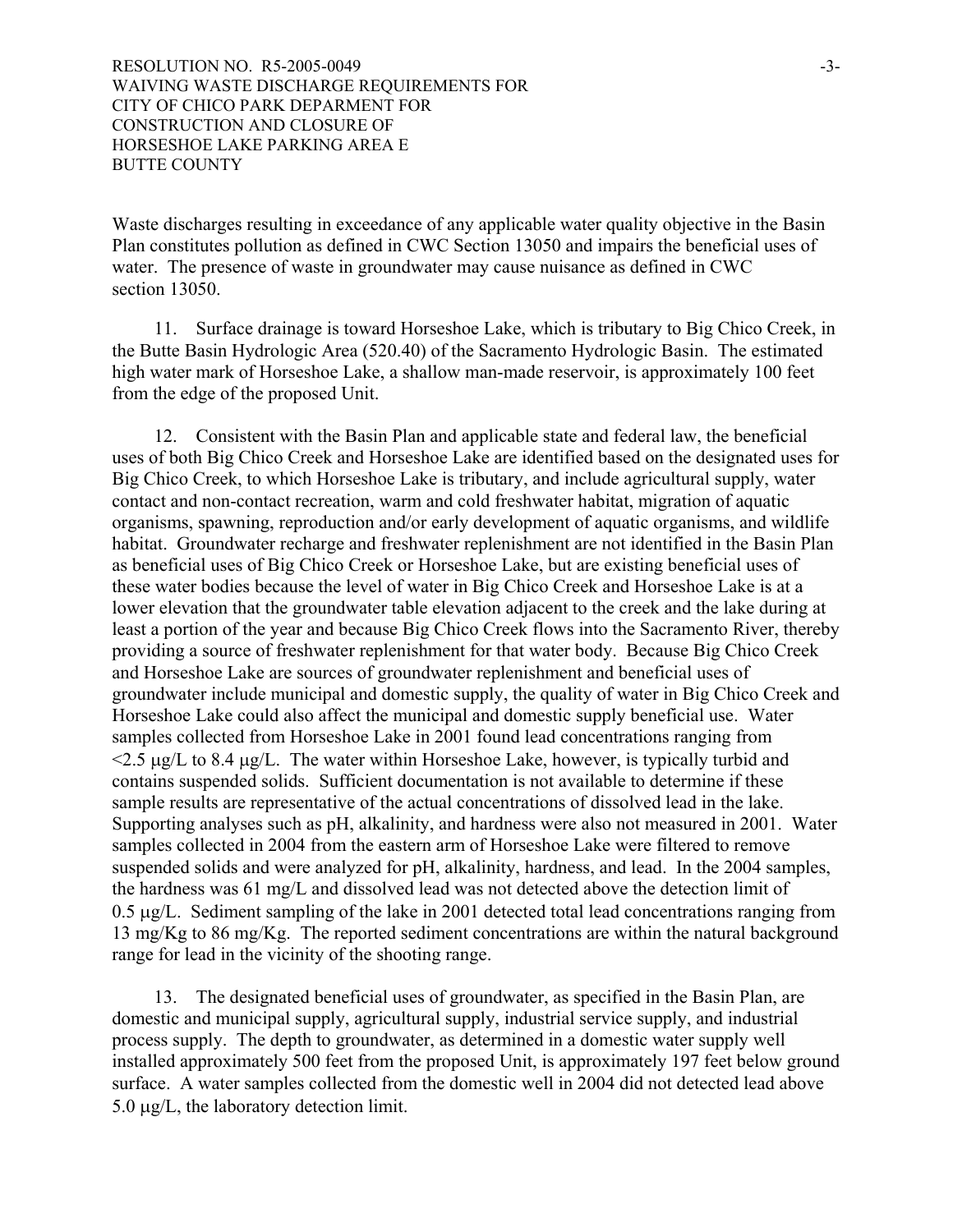14. Title 27 California Code of Regulations (CCR) section 20090 sets forth conditional exemptions to certain provisions of Title 27. Title 27 CCR section 20090(d) states as follows:

> "Actions taken by or at the direction of public agencies to cleanup or abate conditions of pollution or nuisance resulting from unintentional or unauthorized releases of waste or pollutants to the environment [are exempt from the State Water Board provisions of Title 27]; provided that wastes, pollutants, or contaminated materials removed from the immediate place of release shall be discharged according to the SWRCB-promulgated sections of Article 2, Subchapter 2, Chapter 3, Subdivision 1 of this division (§20200 et seq.); and further provided that remedial actions intended to contain such wastes at the place of release shall implement applicable SWRCB-promulgated provisions of this division to the extent feasible."

15. The RAW proposes to consolidate lead contaminated soil on-site in a new waste management unit (Unit). Since the contaminated soil (considered contaminated materials and waste as per CWC) will be removed from the immediate place of release and placed nearby in the new Unit, it is subject to the requirement of 27 CCR section 20090(d) to comply with 27 CCR sections 20200 et seq. In summary, those sections require the waste to be classified and disposed of in Units that comply with the containment requirements of Title 27 for that classification of waste.

16. Title 27 CCR Division 2 (Title 27) requires, among other requirements, approved Design Plans and Specifications for the Unit prior to construction that comply with the requirements of Title 27, including Construction Quality Assurance and Post-Closure Maintenance Plans, and a Final Report following construction. In addition, Title 27 requires a Deed Restriction for the Unit, Financial Assurances for reasonably foreseeable releases and post closure maintenance of the Unit, and Monitoring and Reporting.

17. The proposed Unit will be constructed directly on competent bedrock. Local and regional studies of bedrock underlying the proposed Unit demonstrate that the bedrock has a low hydraulic conductivity, as low as  $1x10^{-9}$  to  $3.5x10^{-10}$  centimeters per second, which exceeds the conductivity requirements for Class II units in Title 27. These studies also document that fracturing in the bedrock is not pervasive, and any fractures that do exist are proposed to be closed or filled so they do not act as conduits for fluid migration.

18. The City proposes to excavate the existing parking lot to bedrock, construct a sump within the bedrock to collect and monitor any free moisture that may enter the cell, and install a base liner system consisting of a 6-inch layer of clean fill over bedrock and a cover system over the waste, constructed from bottom to top, with a 0.25-inch geocomposite clay layer (GCL), a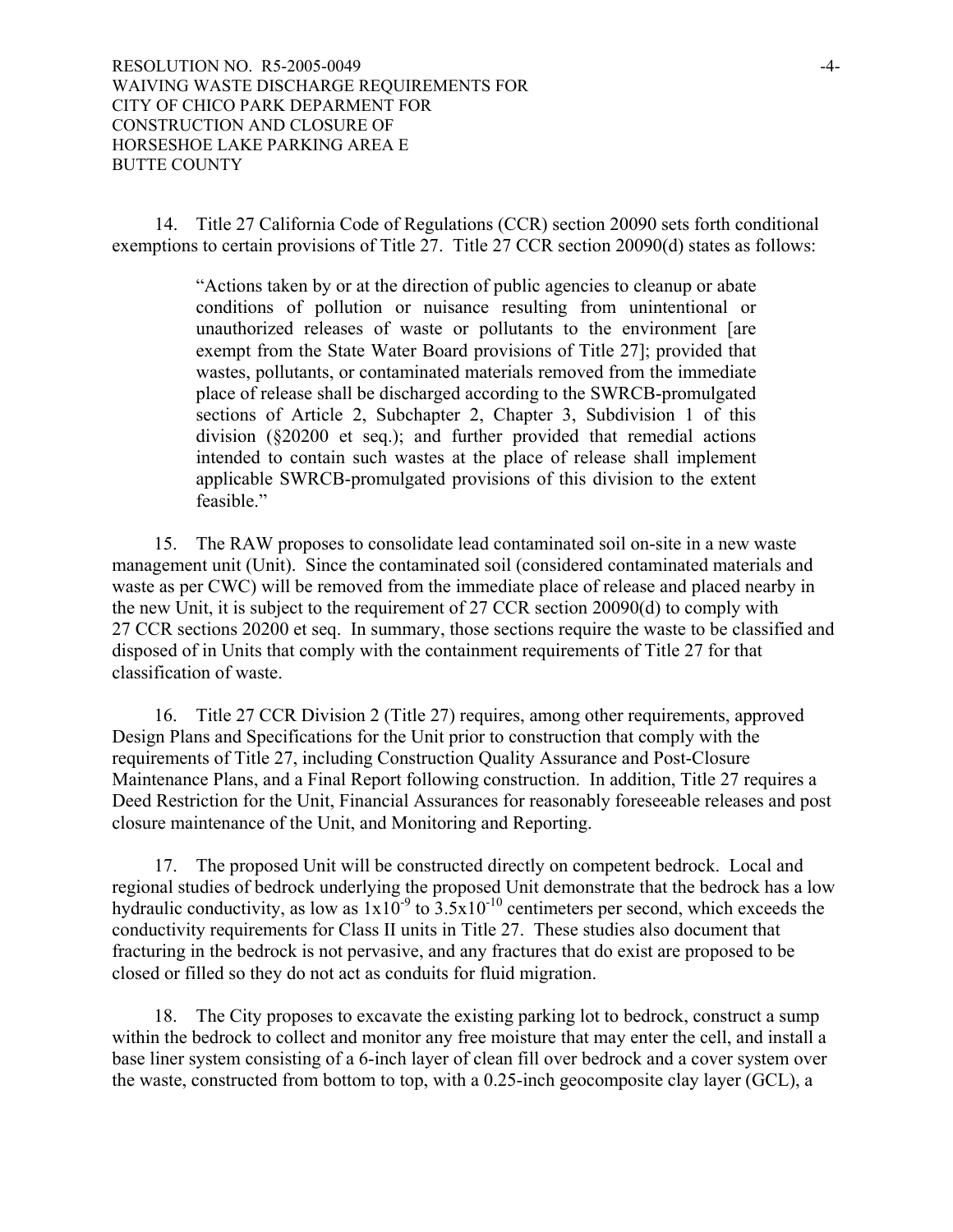40-mil LDPE geomembrane, a 0.3-inch geonet drainage layer, and 2-feet of cover soil. An additional 12-inches of gravel is proposed over the top deck to provide a surface for parking.

19. The proposed base liner system meets or exceeds the prescriptive or performance standards of Title 27 CCR Division 2 (Title 27) to prevent migration of wastes from the Unit to adjacent geologic materials, groundwater, or surface water.

20. DTSC has not made a formal waste classification determination regarding the contaminated soil being managed in the Unit. However, if the waste described in Finding 6 were determined as exhibiting the characteristics of hazardous waste, then DTSC has determined that such soil may be managed onsite within an area of contamination without triggering the hazardous waste management requirements, including permitting, closure and post-closure, or compliance with land disposal restrictions. Contaminated materials may be moved or consolidated within an area of contamination, treated in situ, or left in place. DTSC applies the area of contamination concept equally at hazardous waste corrective action sites, cleanups under state law, and other voluntary cleanups.

21. Title 27 section  $20200(a)(1)$  allows the Regional Board to determine if a particular waste constituent or combination of constituents presents a lower risk of water quality degradation than that indicated by its classification. Although the waste (contaminated soil) described in Finding 6 appears to exhibit the characteristics of hazardous waste and/or designated waste, the waste is being disposed in a dedicated, site-specific, Class III Unit specifically designed and constructed to protect the beneficial uses described in Finding 10. Based on the particular waste constituent, the design of the proposed unit, the geologic characteristics of the area, and the distance to ground water (197 feet), the waste poses a lower risk of water quality degradation than that indicated by its characteristics as hazardous waste and/or designated waste.

22. Pursuant to HSC Division 20, Chapter 6.8, DTSC will require the City to submit Design Plans and Specifications, an Operation and Maintenance Plan, Deed Restriction, and Financial Assurances for the Unit. The DTSC Operation and Maintenance Plan, an equivalent of the Title 27 Post-Closure Maintenance Plan, will require monitoring of the Unit sump, Horseshoe Lake, and the domestic water supply well. Under the Voluntary Cleanup Program, and in accordance with HSC Division 20 Chapter 6.8, DTSC is responsible for enforcing and overseeing Construction, Operation and Maintenance, and the recording of a Deed Restriction for the Unit.

23. DTSC will oversee operation, maintenance, and monitoring of the Unit through enforceable agreements with the Discharger entered into under the authority set forth in Health and Safety Code section 25355.5(a)(1)(C), and are enforceable by DTSC pursuant to Health and Safety Code sections 25359.2 and 25359.3, or through an action for specific performance. The operation and maintenance agreement also includes requirements for continuing and periodic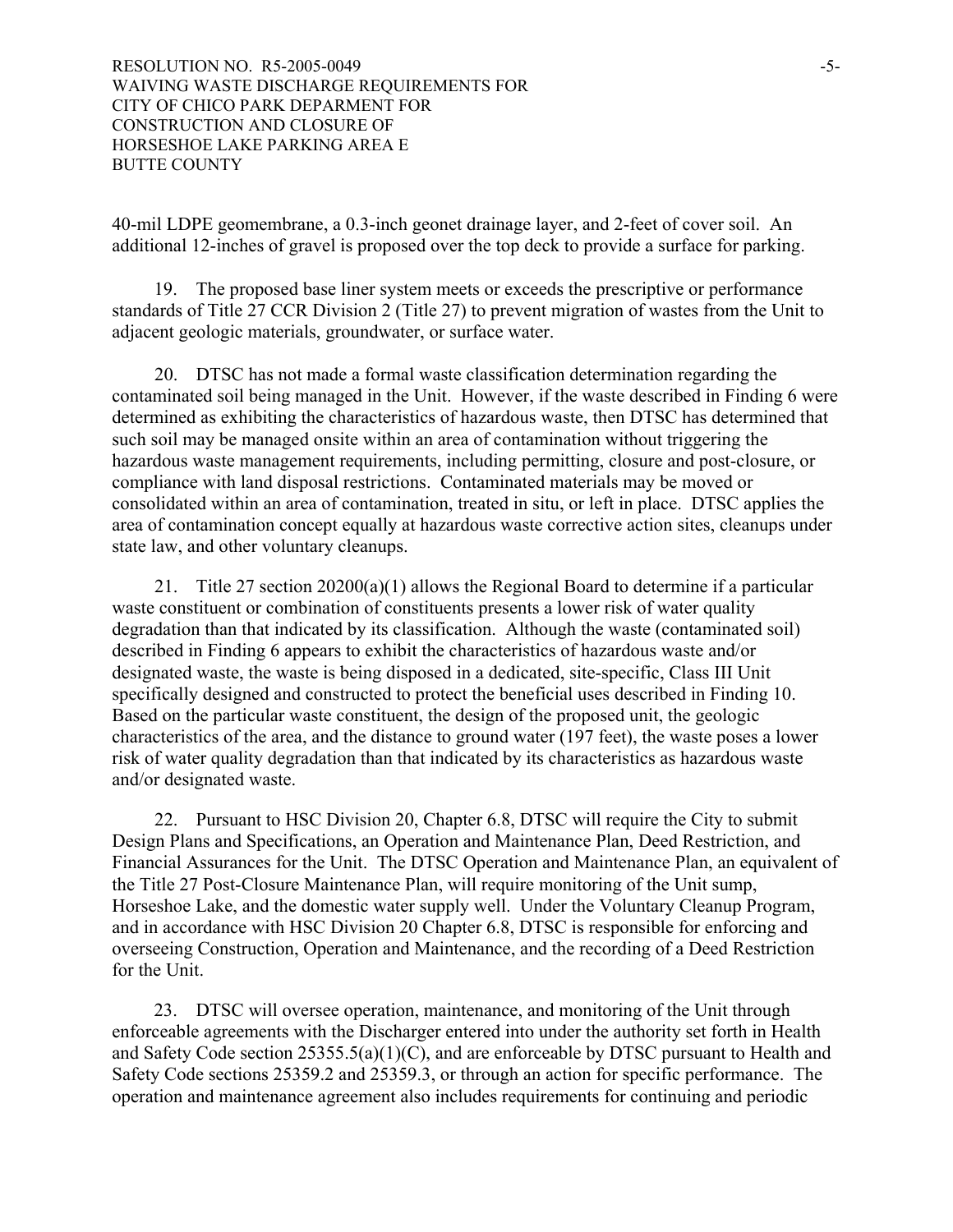review of the effectiveness of the remedy as long as hazardous substances remain onsite. In addition, cap maintenance requirements, monitoring, soil management contingency plans, and institutional controls will be contained in a recorded land use covenant which is enforceable by DTSC and which runs with the land pursuant to Health and Safety Code sections 25222.1 and 25355.5(a)(1)(C), and Civil Code section 1471.

24. CWC section 13269 authorizes the Regional Board to waive waste discharge requirements as to a specific discharge or type of discharge if the Regional Board determines after any necessary Regional Board meeting that "the waiver is consistent with any applicable state or regional water quality control plan and is in the public interest". A waiver may not exceed five years in duration but may be renewed. The waiver must be conditional and may be terminated at any time by the State or Regional Board. The waiver must also include monitoring unless the Regional Board determines that the discharges do not pose a significant threat to water quality.

25. The Regional Board finds that this waiver of waste discharge requirements is "in the public interest" and complies with other requirements of CWC section 13269 because:

- a. The site is regulated by DTSC pursuant to HSC Division 20, Chapter 6.8, pursuant to a Voluntary Agreement and DTSC may enforce compliance with that Agreement and the Removal Action Workplan to be approved for this site.
- b. DTSC, in compliance with Chapter 6.8, will require the City to submit Design Plans and Specifications, an Operation and Maintenance Plan, Deed Restriction, and Financial Assurances for the Unit.
- c. The DTSC Operation and Maintenance Plan, an equivalent of the Title 27 Post Closure Maintenance Plan, will require monitoring of the Unit sump, Horseshoe Lake, and the domestic water supply well.
- d. Under the Voluntary Cleanup Program, and in accordance with HSC Chapter 6.8, DTSC is responsible for enforcing and overseeing Construction, Operation and Maintenance, and the recording of a Deed Restriction for the Unit.
- e. HSC section 25356.1.5 requires any response action approved pursuant to Chapter 6.8 to be no less stringent than the federal National Oil and Hazardous Substances Pollution Contingency Plan (40 CFR 300.400 et seq.): regulations, plans, and policies established pursuant to the CWC Division 7; and any applicable provisions of Chapter 6.8.
- f. This proposed waiver contains conditions that require the Unit to comply with applicable provisions of Title 27 CCR Division 2, including 27 CCR sections 20200 et seq. The proposed construction of the Unit and monitoring,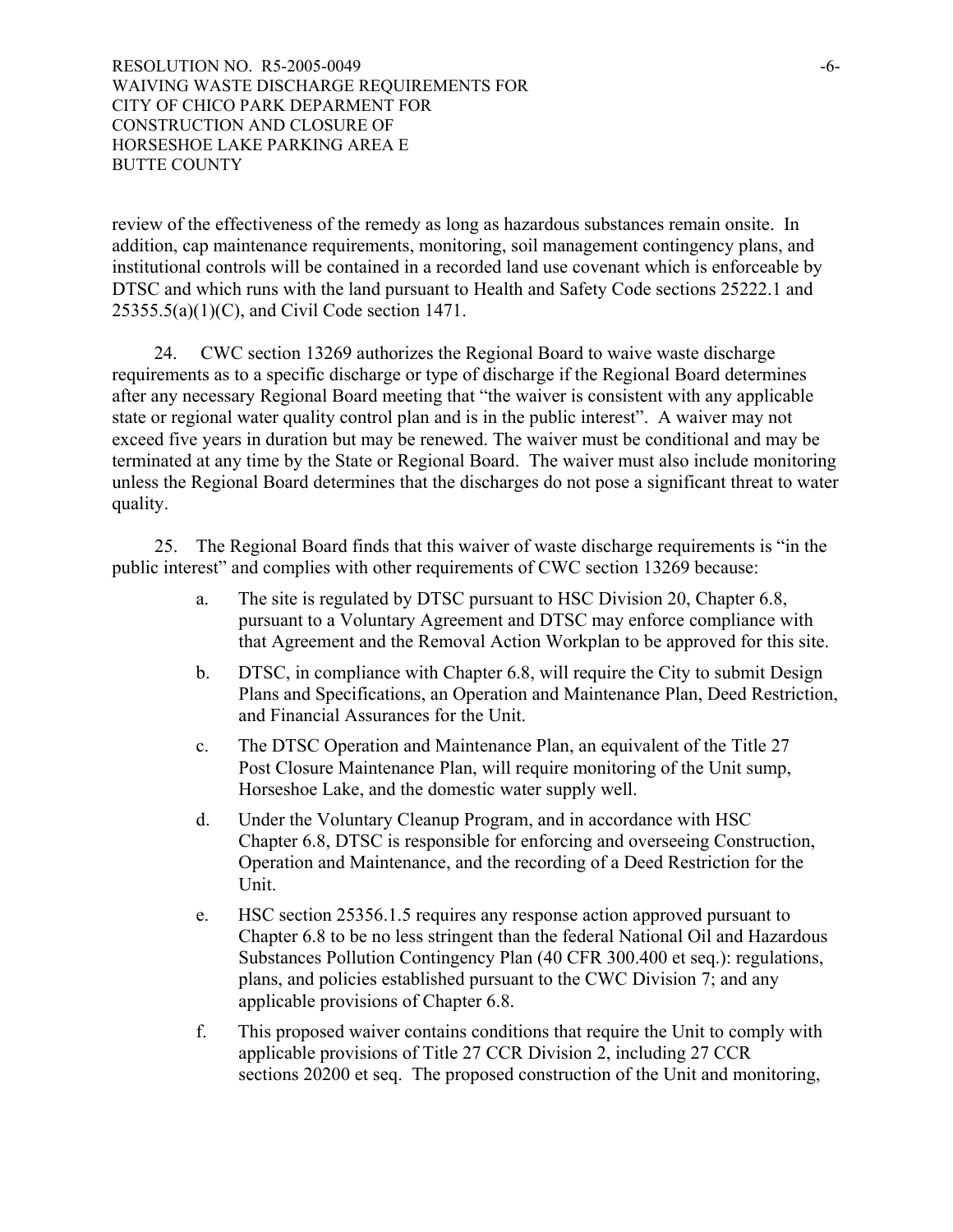RESOLUTION NO. R5-2005-0049 WAIVING WASTE DISCHARGE REQUIREMENTS FOR CITY OF CHICO PARK DEPARMENT FOR CONSTRUCTION AND CLOSURE OF HORSESHOE LAKE PARKING AREA E BUTTE COUNTY

> deed restriction, financial assurance, operation and maintenance plan, design plans and specifications requirements will comply with the Title 27 standards.

g. Failure to comply with the conditions of this Waiver set forth below under "THEREFORE BE IT RESOLVED", may subject the Discharger to enforcement by the Regional Board pursuant to California Water Code Division 7, in particular section 13350.

26. The City of Chico Park Department as lead agency pursuant to the California Environmental Quality Act (CEQA) (Public Resources Code Section 21000 et seq.) and CEQA guidelines (14 CCR Section 15000 et seq.) circulated an Initial Study and Negative Declaration, which evaluated the potential environmental impacts of remediating the two former shooting range sites located within Bidwell Park. The City of Chico filed a Notice of Determination on 22 October 2004 in accordance with CEQA and CEQA guidelines (14 CCR Section 15000 et seq.). The Regional Board, as a responsible agency under CEQA, reviewed the CEQA document and has included conditions in this waiver to address water quality requirements of the Regional Board.

- 27. This Order implements:
	- a. The Water Quality Control Plan for the Sacramento River and San Joaquin River Basins, Fourth Edition;
	- b. The prescriptive standards and performance goals of Title 27 CCR Division 2, Subdivision 1, Chapters 1 through 7, effective 18 July 1997, and subsequent revisions.
- 28. The proposed Unit and monitoring requirements are consistent with the Basin Plan.
- 29. The materials described in Finding 6 and the wastes proposed to be disposed at the waste management unit constitute wastes as defined in CWC section 13050. Disposal of such wastes in a waste management unit is subject to Title 27 CCR Division 2.

 30. The Regional Board notified the Discharger and interested agencies and persons of its intent to adopt a waiver of waste discharge requirements for this discharge, and has provided them with an opportunity to submit their written comments.

 31. Any person affected by this action of the Regional Board may petition the State Water Resources Control Board to review the action in accordance with Title 23 of the California Code of Regulations Section 2050 through 2068. The State Water Resources Control Board, Office of Chief Counsel, must receive the petition within 30 days of the date of issuance of this Waiver.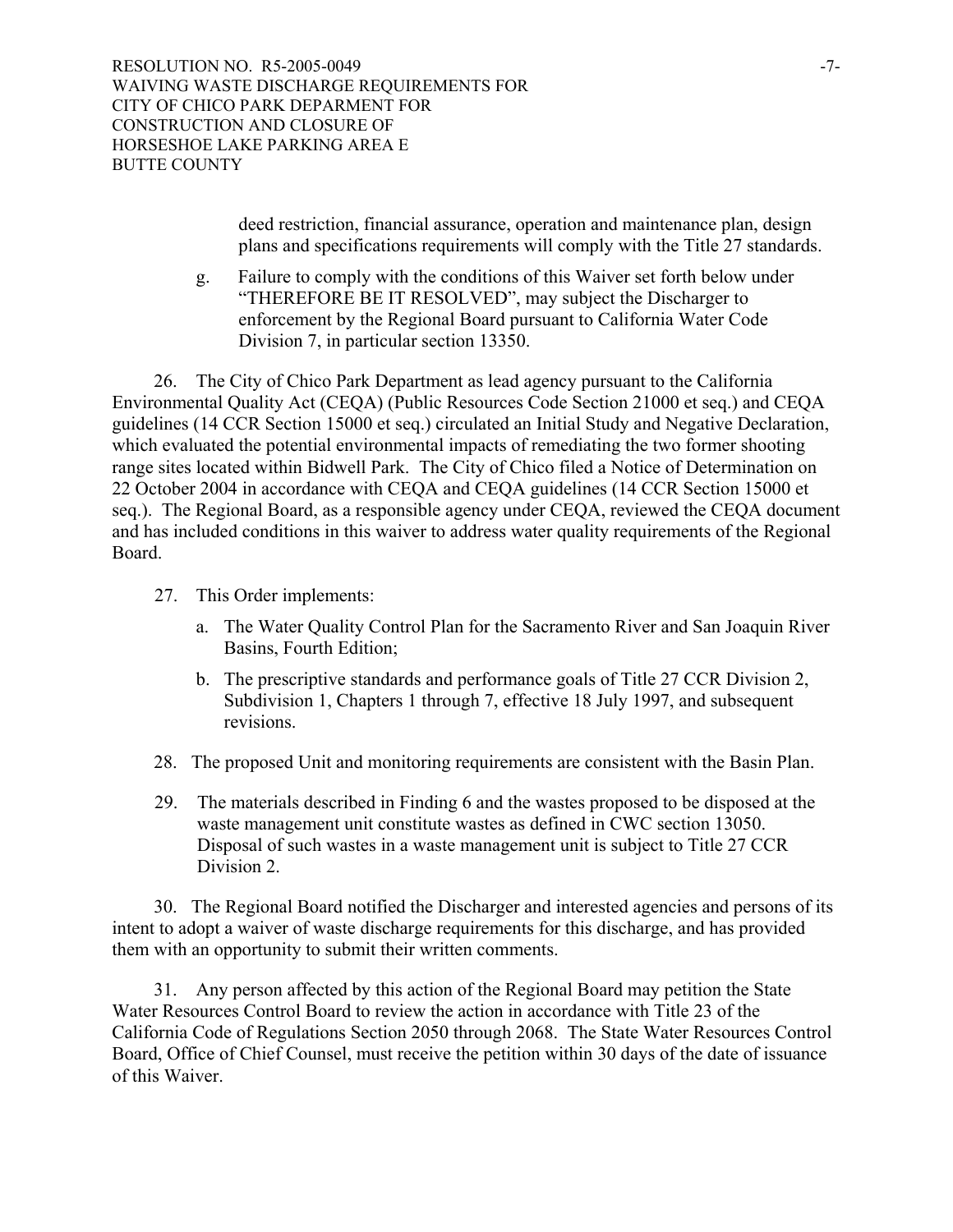32. The Regional Board held a public hearing on 17 March 2005 to receive comments on this waiver of waste discharge requirements as required by CWC section 13269.

THEREFORE BE IT RESOLVED, in accordance with California Water Code section 13269, that the California Regional Water Quality Control Board, Central Valley Region, has determined that, consistent with the Basin Plan, and to avoid a duplication of DTSC requirements, it is in the public interest to waive Waste Discharge Requirements for the City of Chico Park Department, For Construction and Closure of Horseshoe Lake Parking Area E, subject to the following conditions:

- 1. The City continues to participate in DTSC Voluntary Cleanup Agreement HSA/A 03/04-001.
- 2. The Unit is constructed to meet the prescriptive standards or an engineered alternative that is consistent with the performance goal of Title 27 CCR Division 2 that affords equivalent protection against water quality impairment as required by Title 27 CCR section 20080(b). The performance goal is to prevent migration of wastes from the Unit to adjacent geologic material, groundwater, or surface water.
- 3. The Unit will be constructed at Horseshoe Lake Parking Area E. The existing parking area will be excavated to bedrock and any observed open fractures will be sealed with an appropriate material that will prevent migration of waste to adjacent geologic material, groundwater, or surface water prior to installation of the base liner. The bedrock will be appropriately sloped to allow any free moisture that may enter the Unit to be collected in a sump constructed in the bedrock.
- 4. The Unit will, at a minimum, be constructed with a base liner system consisting of a 6-inch layer of clean fill over bedrock and a cover system over the waste, constructed from bottom to top, with a 0.25-inch thick geocomposite clay layer (GCL), a 40-mil LDPE geomembrane, a 0.3-inch geonet drainage layer, 2-feet of cover soil, and an additional 12-inches of gravel over the top deck for a parking surface.
- 5. The site shall be subject to a deed restriction that assures that the integrity of the Unit shall be maintained; financial assurances approved by DTSC; and monitoring of the Unit's sump, Horseshoe Lake, and the domestic water supply well.
- 6. The City shall comply with Monitoring and Reporting Program No. R5-2005-0049, which is incorporated herein and made part of this Resolution.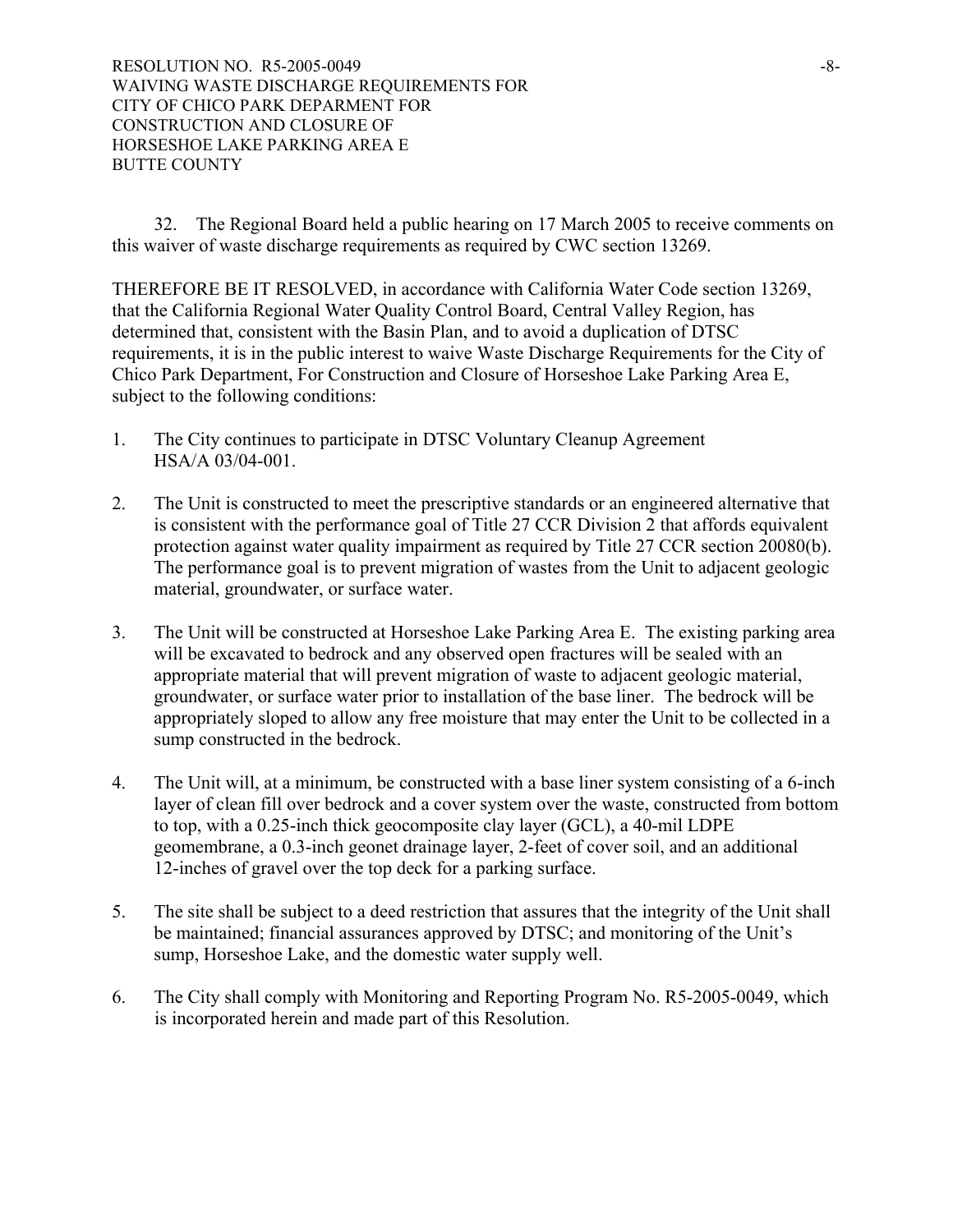7. The discharge of waste to the proposed Unit shall not create a condition of pollution or nuisance (as defined in CWC Section 13050) or cause or contribute to violations of the Basin Plan water quality objectives in waters of the State. The numerical limits for lead in the following table implements the Basin Plan water quality objectives.

| <b>CONSTITUENT</b> | <b>WATER QUALITY</b>         | <b>LIMIT</b>                    | <b>REFERENCE FOR LIMIT</b>       |
|--------------------|------------------------------|---------------------------------|----------------------------------|
|                    | <b>OBJECTIVE</b>             | $(\mu g/L)$                     |                                  |
| <b>Total Lead</b>  | <b>Chemical Constituents</b> |                                 | California Primary MCL           |
| Total Lead         | Toxicity                     |                                 | California Public Health Goal    |
| Dissolved Lead     | Aquatic Life                 | Hardness Dependent              | Maximum Conc. (1-hr average.)    |
| Dissolved Lead     | Aquatic Life                 | Hardness Dependent <sup>1</sup> | Continuous Conc. (4-day average) |

<sup>1</sup> See Attachment B, which is incorporated herein and made part of this Resolution.

8. This waiver of waste discharge requirements will terminate on 17 March 2010, unless renewed in compliance with CWC section 13269.

I, THOMAS R. PINKOS, Executive Officer, do hereby certify the foregoing is a true, full, and correct copy of a resolution adopted by the California Regional Water Quality Control Board, Central Valley Region, on 17 March 2005.

> \_\_\_\_*Original signed by*\_\_\_\_\_\_\_\_\_\_\_\_\_\_\_ THOMAS R. PINKOS, Executive Officer

KB/KLC: sae 3/21/05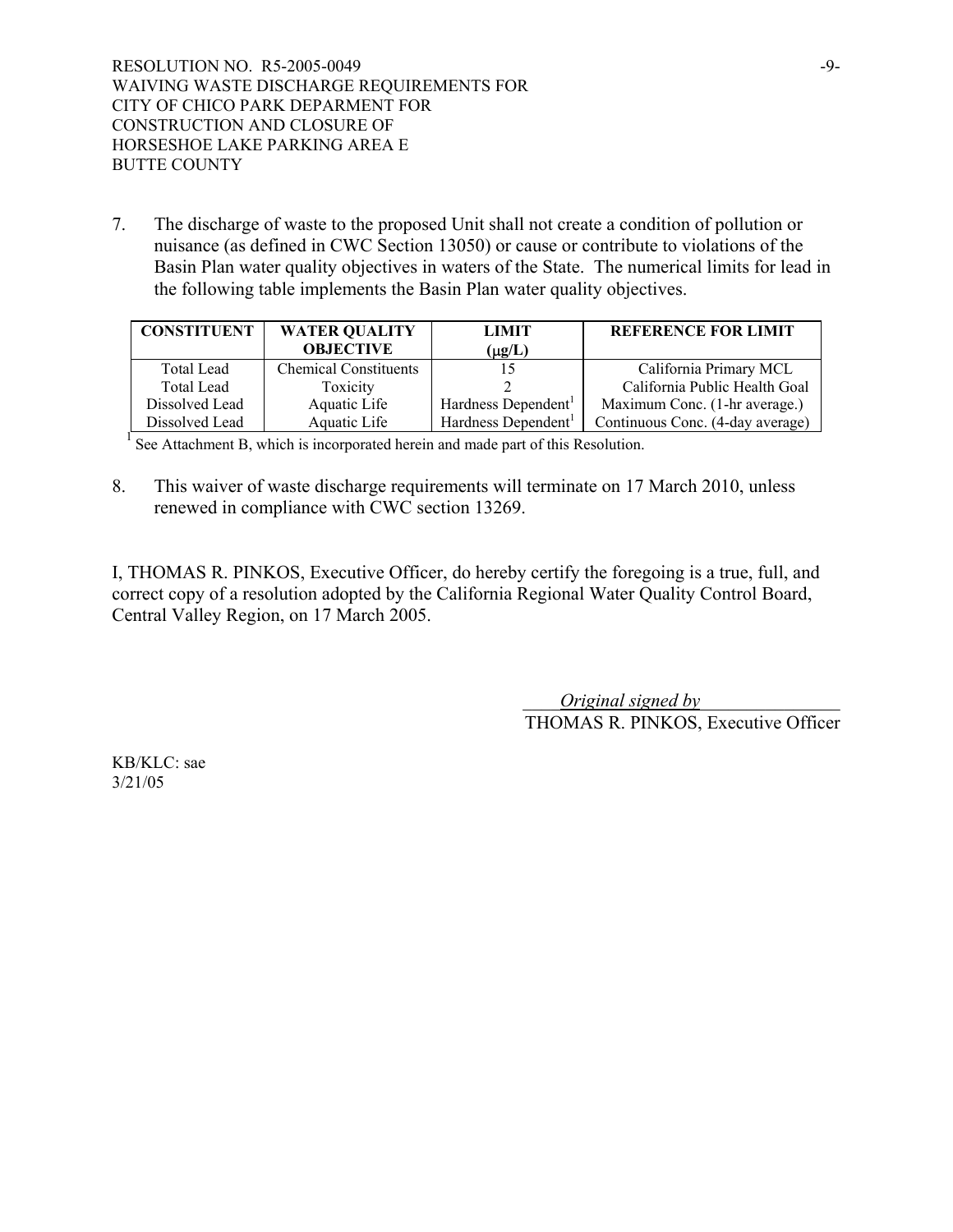## CALIFORNIA REGIONAL WATER QUALITY CONTROL BOARD CENTRAL VALLEY REGION

#### MONITORING AND REPORTING PROGRAM NO. R5-2005-0049

## CONDITIONAL WAIVER OF WASTE DISCHARGE REQUIREMENTS FOR CITY OF CHICO PARK DEPARTMENT FOR CONSTRUCTION AND CLOSURE OF HORESHOE LAKE PARKING AREA E BUTTE COUNTY

This monitoring and reporting program (MRP) incorporates requirements for groundwater monitoring of the nearby domestic water supply well and the collection sump constructed within the bedrock beneath Horseshoe Lake Parking Area E and surface water monitoring of Horseshoe Lake. All samples shall be analyzed by a California certified laboratory using appropriate analytical techniques to determine compliance with the Water Quality Objectives described in Finding 10 of Resolution No. R5-2005-0049. This MRP shall not be changed until a revised MRP is issued by the Regional Board Executive Officer.

## **VISUAL MONITORING**

The Discharger shall inspect the collection sump monthly during the fourth and first calendar quarters of each year and report the presence or absence of liquid in the sump. If liquid is present, a monthly water sample shall be collected and analyzed in accordance with the following groundwater monitoring program.

## **GROUNDWATER MONITORING**

Water samples shall be collected from the nearby domestic water supply well and collection sump liquid. Water samples collected from the domestic water supply well shall be analyzed annually for total lead. If the volume of liquid observed in the collection sump is adequate, a sample shall be collected monthly and analyzed for total and dissolved lead. Any additional monitoring required in the Operations and Maintenance Plan, developed by DTSC pursuant to Health and Safety Code section 6.8, shall also be reported.

#### **SURFACE WATER MONITORING**

Water samples shall be collected annually from Horseshoe Lake and/or its drainage courses and analyzed for total lead, dissolved lead, and hardness. Any additional monitoring required in the Operations and Maintenance Plan, developed by DTSC pursuant to Health and Safety Code section 6.8, shall also be reported.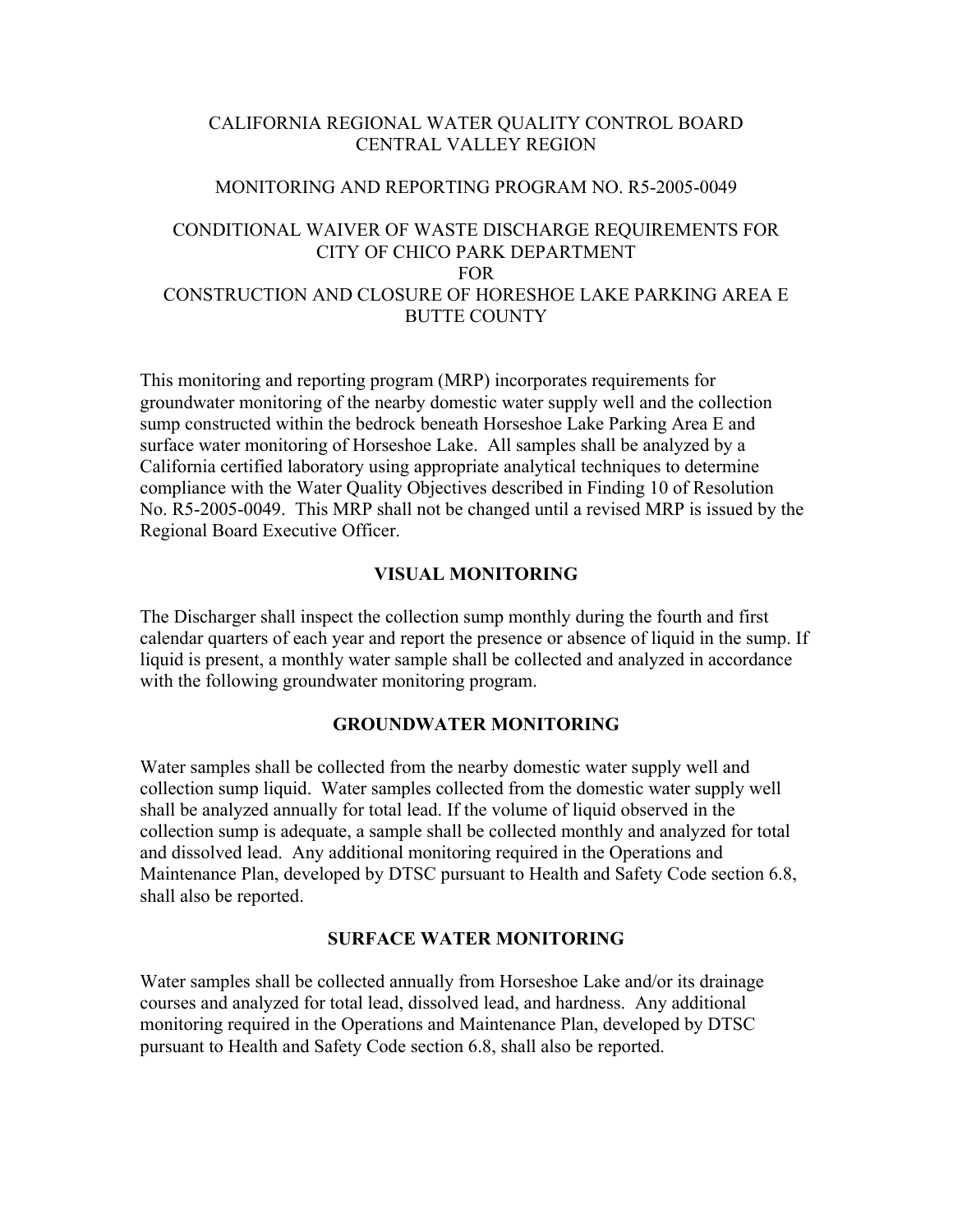#### MONITORING AND REPORTING PROGRAM NO. R5-2005-0049 -2- CONDITIONAL WAIVER OF WASTE DISCHARGE REQUIREMENTS FOR CITY OF CHICO PARK DEPARTMENT FOR CONSTRUCTION AND CLOSURE OF HORSESHOE LAKE PARKING AREA E BUTTE COUNTY

# **REPORTING**

In reporting the monitoring data, the Discharger shall arrange the data in a tabular form so that the date, the sample type (e.g. visual, groundwater, surface water, etc.) and reported analytical result for each sample are readily discernible. The data shall be summarized in such a manner to illustrate clearly compliance with the Resolution.

Annual reports shall be submitted to the Regional Board by the **1st day of the second month** following the calendar year. (i.e. the calendar year annual report is due by 1 March). In addition, all analytical sample results shall be submitted electronically over the Internet to the State Water Resources Control Board's Geotracker system **immediately upon completion by the laboratory**.

The results of any monitoring done more frequently that required at the locations specified in the MRP shall be reported to the Regional Board.

The Discharger shall implement the above monitoring program on the effective date of this Order.

Ordered by: *Original signed by* 

THOMAS R. PINKOS, Executive Officer

17 March 2005

(Date)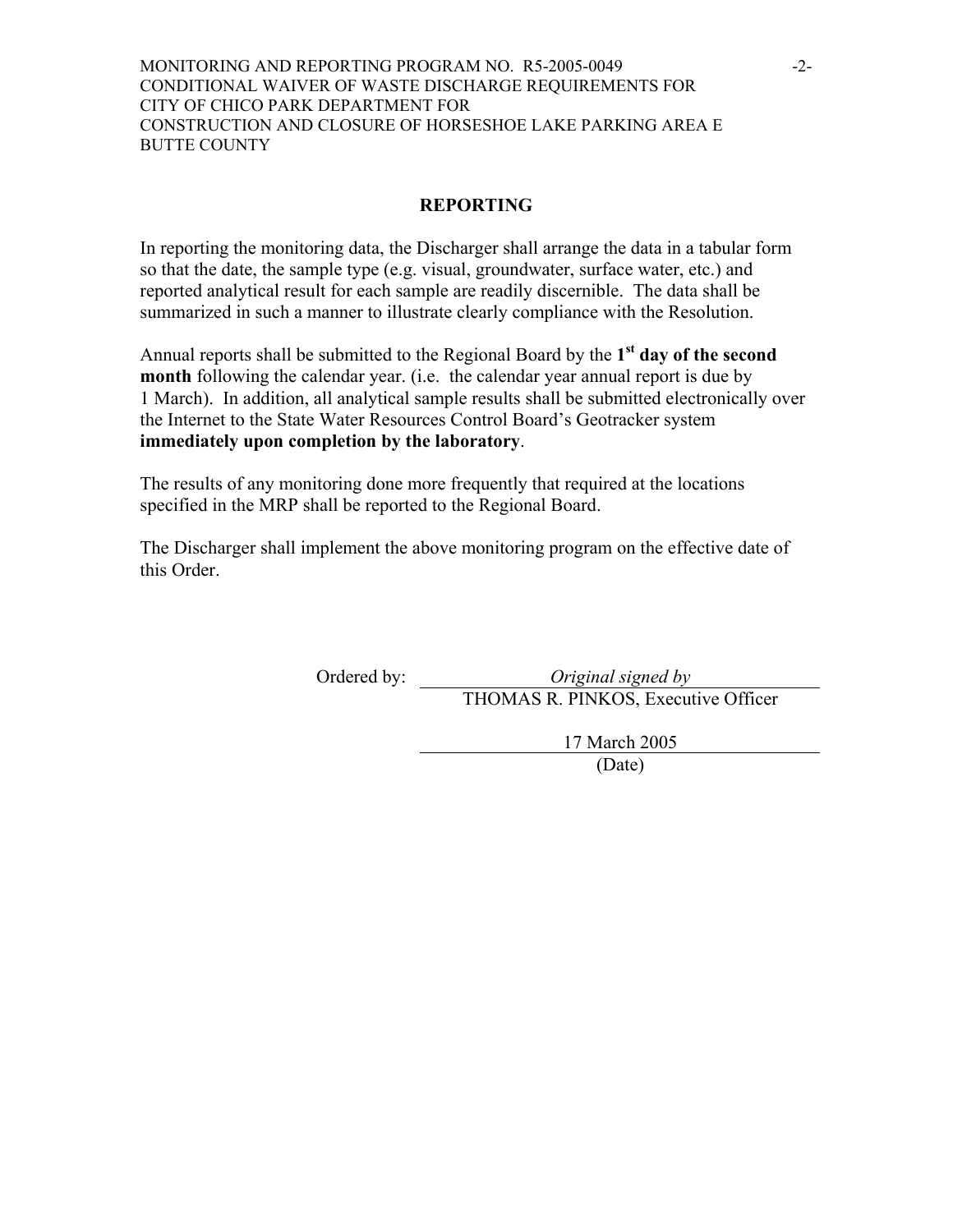# ORDER NO. R5-2005-0049 ATTACHMENT A